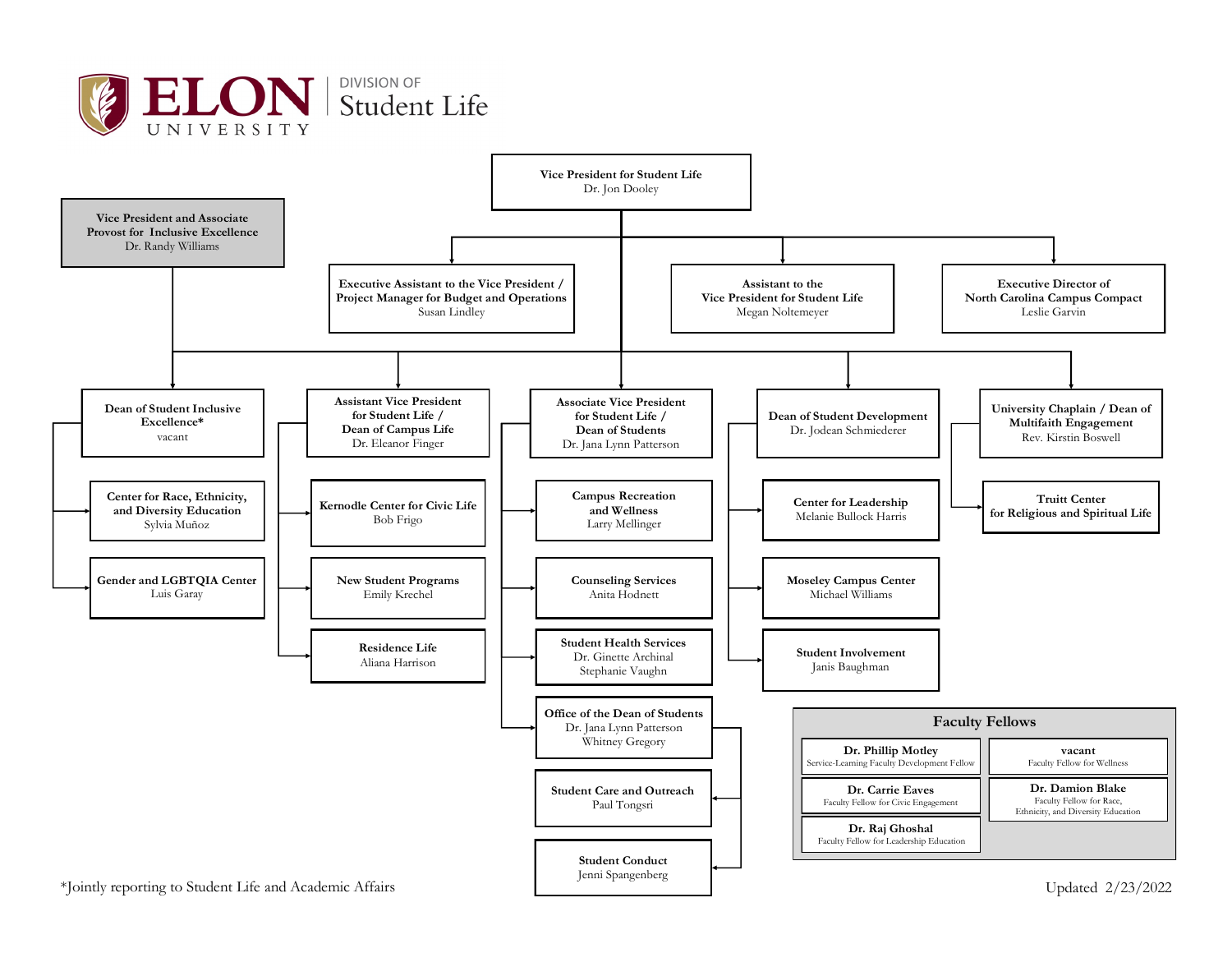



\*Jointly reporting to Student Life and the School of Education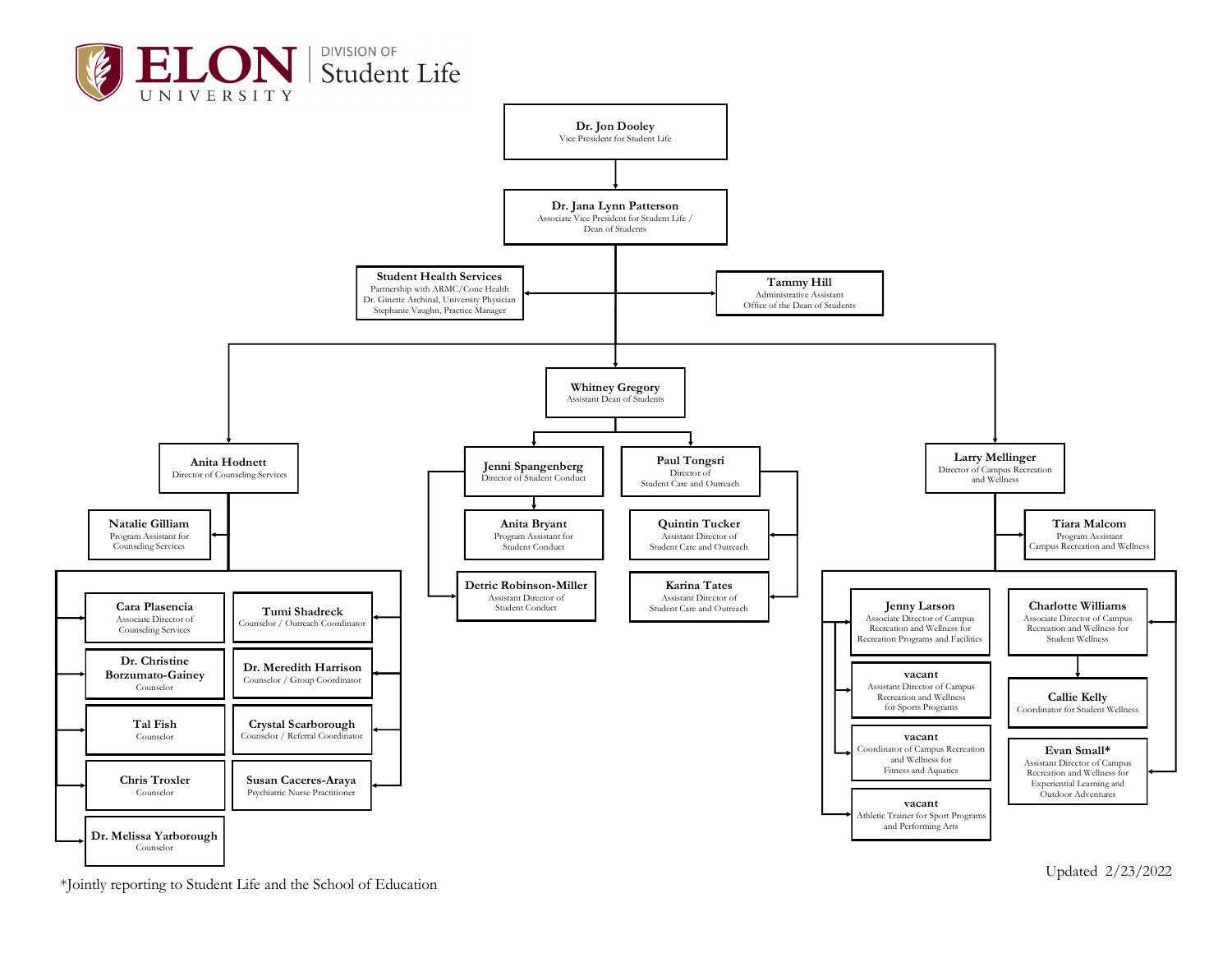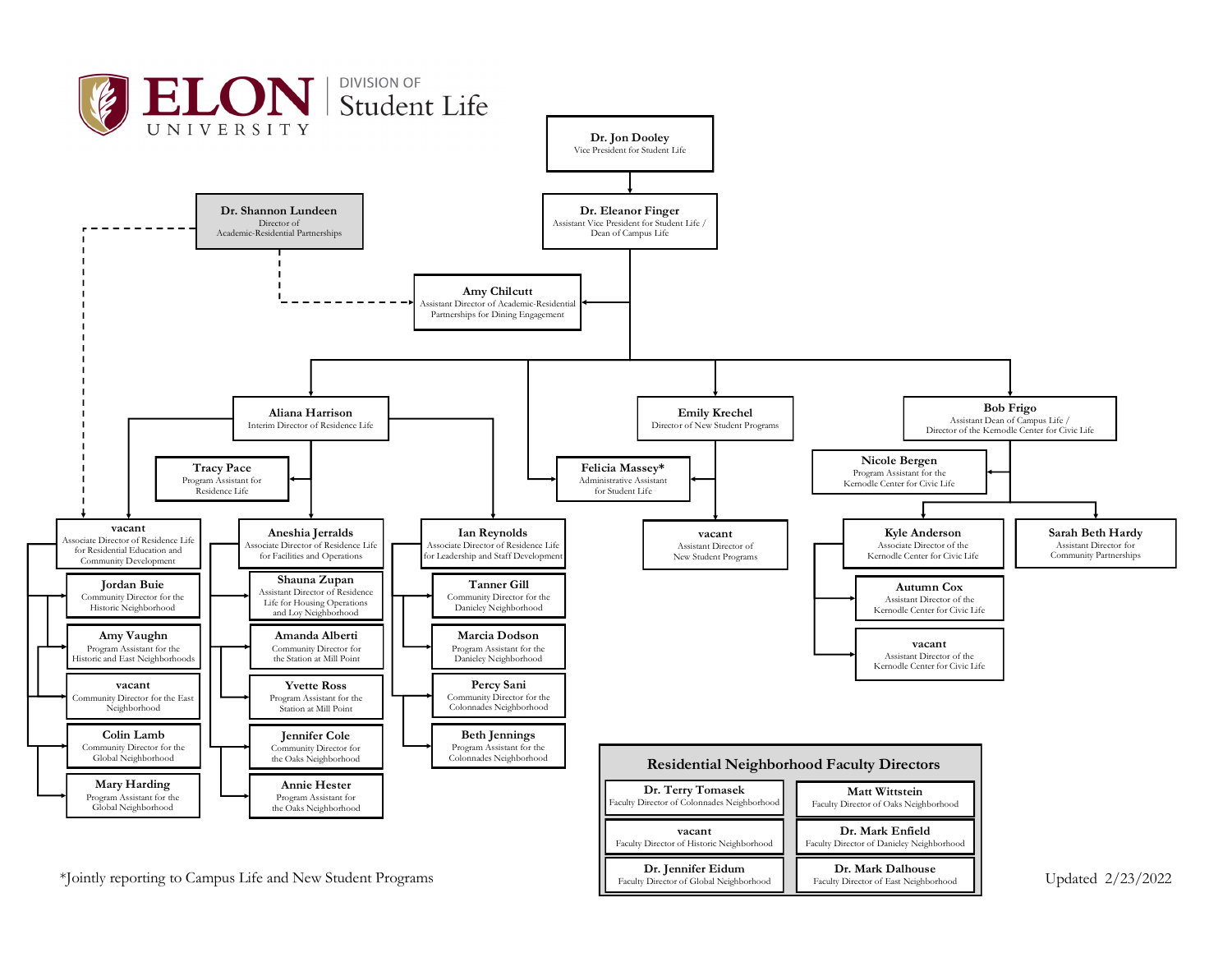

\*Jointly reporting to Student Development and Student Inclusive Excellence \*\*Jointly reporting to the Office of Residence Life and Center for Leadership \*\*\*Jointly reporting to Student Involvement and Center for Leadership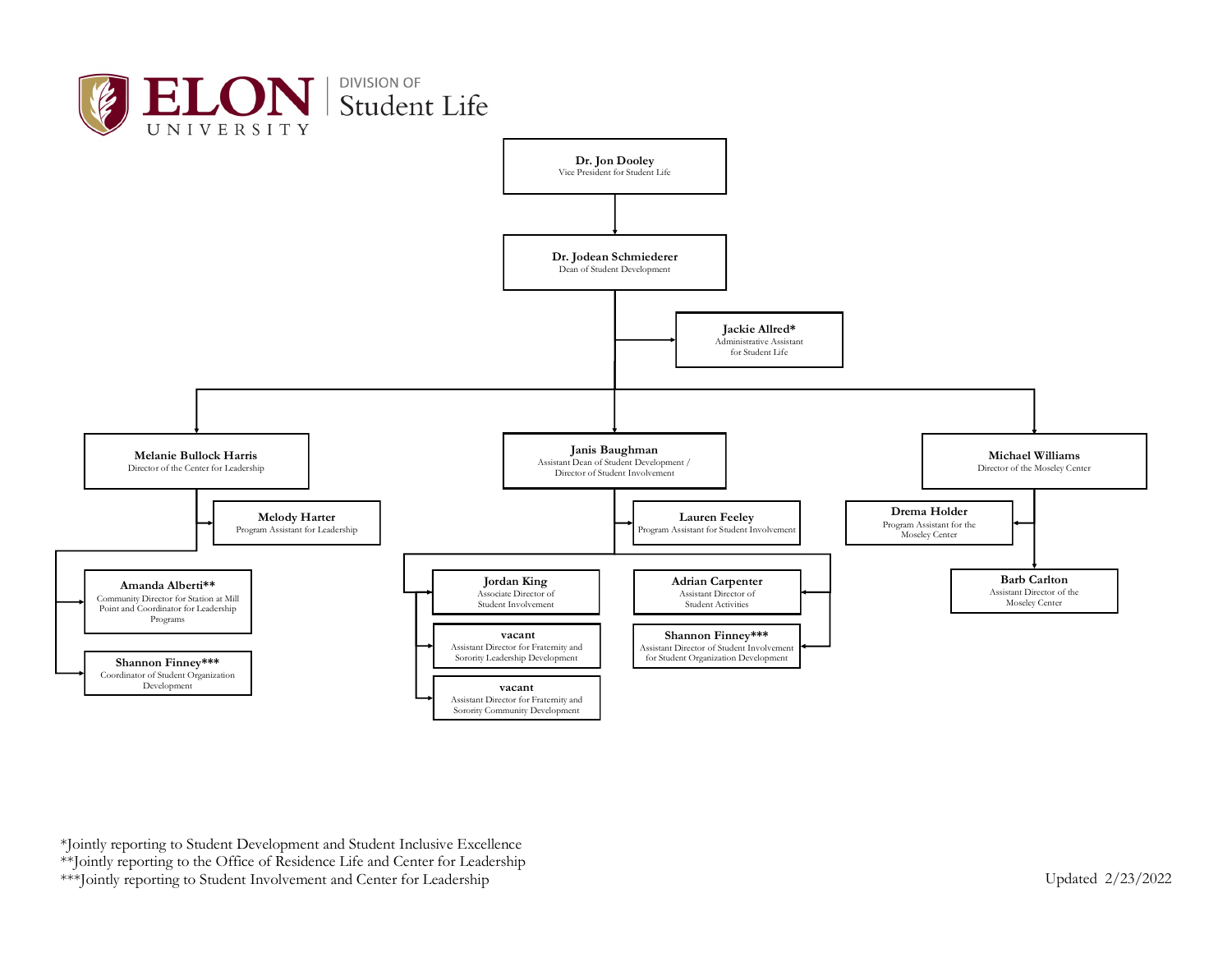